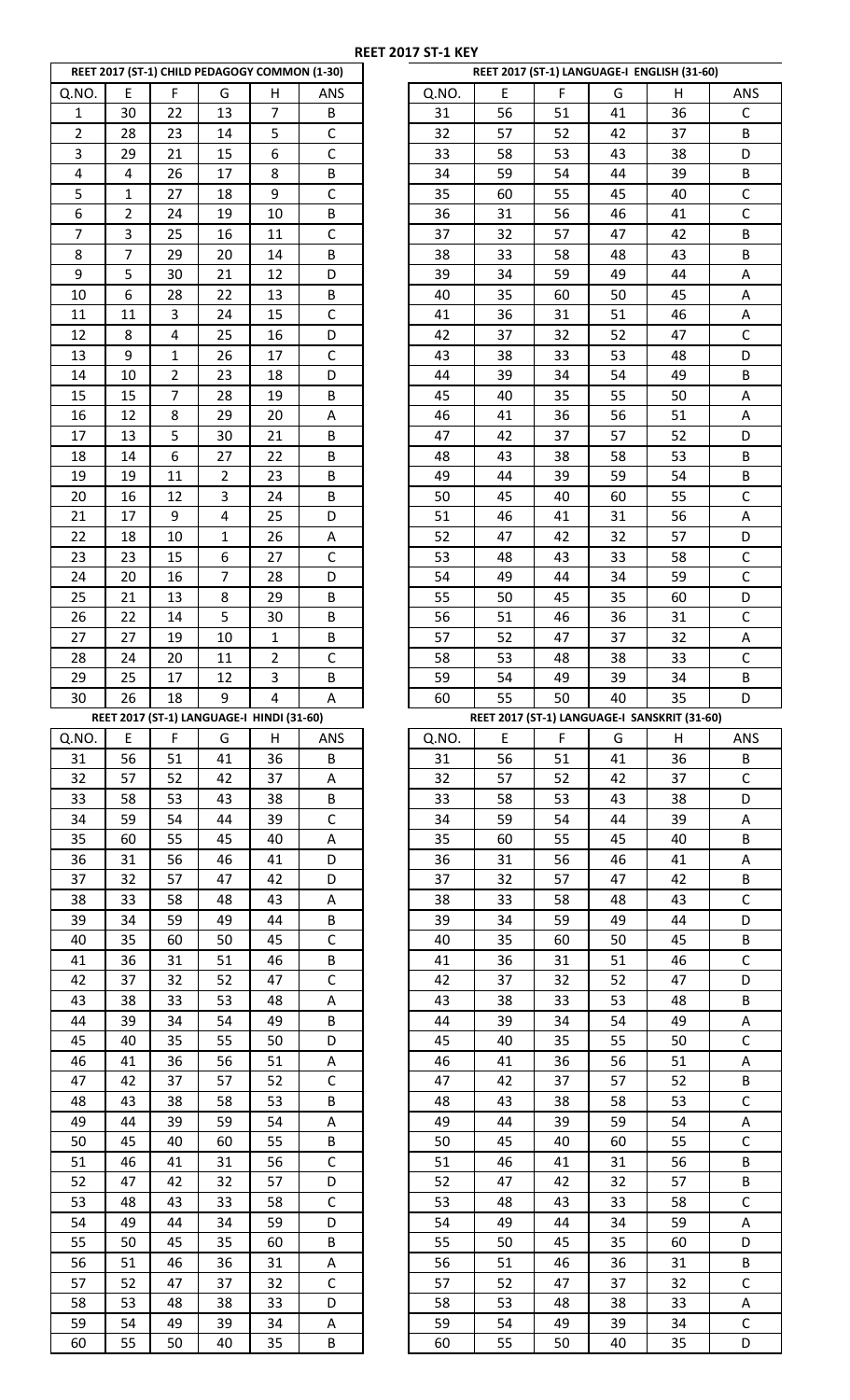|          |          |          | REET 2017 (ST-1) LANGUAGE-I URDU (31-60)    |          |                |
|----------|----------|----------|---------------------------------------------|----------|----------------|
| Q.NO.    | E        | F        | G                                           | Η        | ANS            |
| 31       | 56       | 51       | 41                                          | 36       | B              |
|          |          |          |                                             |          |                |
| 32       | 57       | 52       | 42                                          | 37       | B              |
| 33       | 58       | 53       | 43                                          | 38       | D              |
| 34       | 59       | 54       | 44                                          | 39       | В              |
| 35       | 60       | 55       | 45                                          | 40       | C              |
| 36       | 31       | 56       | 46                                          | 41       | Ċ              |
| 37       | 32       | 57       | 47                                          | 42       | В              |
| 38       |          |          |                                             |          |                |
|          | 33       | 58       | 48                                          | 43       | A              |
| 39       | 34       | 59       | 49                                          | 44       | $\overline{C}$ |
| 40       | 35       | 60       | 50                                          | 45       | B              |
| 41       | 36       | 31       | 51                                          | 46       | $\mathsf{C}$   |
| 42       | 37       | 32       | 52                                          | 47       | B              |
| 43       | 38       | 33       | 53                                          | 48       | B              |
| 44       | 39       | 34       | 54                                          | 49       | D              |
| 45       | 40       | 35       | 55                                          | 50       | Α              |
|          |          |          |                                             |          |                |
| 46       | 41       | 36       | 56                                          | 51       | C              |
| 47       | 42       | 37       | 57                                          | 52       | Α              |
| 48       | 43       | 38       | 58                                          | 53       | D              |
| 49       | 44       | 39       | 59                                          | 54       | В              |
| 50       | 45       | 40       | 60                                          | 55       | C              |
| 51       | 46       | 41       | 31                                          | 56       | В              |
| 52       | 47       | 42       | 32                                          | 57       | C              |
| 53       | 48       | 43       | 33                                          | 58       | $\mathsf{C}$   |
|          |          |          |                                             |          |                |
| 54       | 49       | 44       | 34                                          | 59       | D              |
| 55       | 50       | 45       | 35                                          | 60       | Α              |
| 56       | 51       | 46       | 36                                          | 31       | C              |
| 57       | 52       | 47       | 37                                          | 32       | D              |
| 58       | 53       | 48       | 38                                          | 33       | A              |
| 59       | 54       | 49       | 39                                          | 34       | C              |
| 60       | 55       | 50       | 40                                          | 35       | D              |
|          |          |          |                                             |          |                |
|          |          |          |                                             |          |                |
|          |          |          | REET 2017 (ST-1) LANGUAGE-I PUNJABI (31-60) |          |                |
| Q.NO.    | E        | F        | G                                           | Η        | ANS            |
| 31       | 56       | 51       | 41                                          | 36       | В              |
| 32       | 57       | 52       | 42                                          | 37       | D              |
| 33       | 58       | 53       | 43                                          | 38       | A              |
| 34       | 59       | 54       | 44                                          | 39       | D              |
| 35       | 60       | 55       | 45                                          | 40       | $\overline{C}$ |
| 36       | 31       | 56       | 46                                          | 41       | В              |
|          |          |          |                                             |          |                |
| 37       | 32       | 57       | 47                                          | 42       | B              |
| 38       | 33       | 58       | 48                                          | 43       | A              |
| 39       | 34       | 59       | 49                                          | 44       | D              |
| 40       | 35       | 60       | 50                                          | 45       | C              |
| 41       | 36       | 31       | 51                                          | 46       | B              |
| 42       | 37       | 32       | 52                                          | 47       | $\mathsf{C}$   |
| 43       | 38       | 33       | 53                                          | 48       | A              |
| 44       | 39       | 34       | 54                                          | 49       | B              |
| 45       | 40       | 35       | 55                                          | 50       | D              |
|          |          |          |                                             |          |                |
| 46       | 41       | 36       | 56                                          | 51       | C              |
| 47       | 42       | 37       | 57                                          | 52       | D              |
| 48       | 43       | 38       | 58                                          | 53       | Α              |
| 49       | 44       | 39       | 59                                          | 54       | C              |
| 50       | 45       | 40       | 60                                          | 55       | C              |
| 51       | 46       | 41       | 31                                          | 56       | B              |
| 52       | 47       | 42       | 32                                          | 57       | Α              |
| 53       | 48       | 43       | 33                                          | 58       | D              |
| 54       | 49       | 44       | 34                                          | 59       | Α              |
|          |          |          |                                             |          |                |
| 55       | 50       | 45       | 35                                          | 60       | C              |
| 56       | 51       | 46       | 36                                          | 31       | B              |
| 57       | 52       | 47       | 37                                          | 32       | B              |
| 58       | 53       | 48       | 38                                          | 33       | D              |
| 59<br>60 | 54<br>55 | 49<br>50 | 39<br>40                                    | 34<br>35 | Α<br>D         |

|             |          |          | REET 2017 (ST-1) LANGUAGE-I URDU (31-60)    |          |              |          |          |          |          | REET 2017 (ST-1) LANGUAGE-I SINDHI (31-60)  |              |
|-------------|----------|----------|---------------------------------------------|----------|--------------|----------|----------|----------|----------|---------------------------------------------|--------------|
| Q.NO.       | E        | F        | G                                           | н        | ANS          | Q.NO.    | E        | F        | G        | н                                           | ANS          |
| 31          | 56       | 51       | 41                                          | 36       | В            | 31       | 56       | 51       | 41       | 36                                          | Α            |
| 32          | 57       | 52       | 42                                          | 37       | B            | 32       | 57       | 52       | 42       | 37                                          | Α            |
| 33          | 58       | 53       | 43                                          | 38       | D            | 33       | 58       | 53       | 43       | 38                                          | $\mathsf C$  |
| 34          | 59       | 54       | 44                                          | 39       | B            | 34       | 59       | 54       | 44       | 39                                          | $\mathsf C$  |
| 35          | 60       | 55       | 45                                          | 40       | $\mathsf C$  | 35       | 60       | 55       | 45       | 40                                          | $\mathsf C$  |
| 36          | 31       | 56       | 46                                          | 41       | $\mathsf C$  | 36       | 31       | 56       | 46       | 41                                          | $\mathsf C$  |
| 37          | 32       | 57       | 47                                          | 42       | B            | 37       | 32       | 57       | 47       | 42                                          | Α            |
| 38          | 33       | 58       | 48                                          | 43       | А            | 38       | 33       | 58       | 48       | 43                                          | Α            |
| 39          | 34       | 59       | 49                                          | 44       | $\mathsf C$  | 39       | 34       | 59       | 49       | 44                                          | D            |
| 40          | 35       | 60       | 50                                          | 45       | B            | 40       | 35       | 60       | 50       | 45                                          | B            |
| 41          | 36       | 31       | 51                                          | 46       | $\mathsf C$  | 41       | 36       | 31       | 51       | 46                                          | Α            |
| 42          | 37       | 32       | 52                                          | 47       | B            | 42       | 37       | 32       | 52       | 47                                          | Α            |
| 43          | 38       | 33       | 53                                          | 48       | B            | 43       | 38       | 33       | 53       | 48                                          | $\mathsf C$  |
| 44          | 39       | 34       | 54                                          | 49       | D            | 44       | 39       | 34       | 54       | 49                                          | $\mathsf{C}$ |
| 45          | 40       | 35       | 55                                          | 50       | Α            | 45       | 40       | 35       | 55       | 50                                          | B            |
| 46          | 41       | 36       | 56                                          | 51       | $\mathsf C$  | 46       | 41       | 36       | 56       | 51                                          | B            |
| 47          | 42       | 37       | 57                                          | 52       | A            | 47       | 42       | 37       | 57       | 52                                          | D            |
| 48          | 43       | 38       | 58                                          | 53       | D            | 48       | 43       | 38       | 58       | 53                                          | Α            |
| 49          | 44       | 39       | 59                                          | 54       | B            | 49       | 44       | 39       | 59       | 54                                          | B            |
| 50          | 45       | 40       | 60                                          | 55       | $\mathsf C$  | 50       | 45       | 40       | 60       | 55                                          | Α            |
| 51          | 46       | 41       | 31                                          | 56       | B            | 51       | 46       | 41       | 31       | 56                                          | $\mathsf C$  |
| 52          | 47       | 42       | 32                                          | 57       | $\mathsf C$  | 52       | 47       | 42       | 32       | 57                                          | A            |
| 53          | 48       | 43       | 33                                          | 58       | $\mathsf C$  | 53       | 48       | 43       | 33       | 58                                          | $\mathsf C$  |
| 54          | 49       | 44       | 34                                          | 59       | D            | 54       | 49       | 44       | 34       | 59                                          | $\mathsf{C}$ |
| 55          | 50       | 45       | 35                                          | 60       | Α            | 55       | 50       | 45       | 35       | 60                                          | B            |
| 56          | 51       | 46       | 36                                          | 31       | $\mathsf C$  | 56       | 51       | 46       | 36       | 31                                          | Α            |
| 57          | 52       | 47       | 37                                          | 32       | D            | 57       | 52       | 47       | 37       | 32                                          | Α            |
| 58          | 53       | 48       | 38                                          | 33       | А            | 58       | 53       | 48       | 38       | 33                                          | B            |
| 59          | 54       | 49       | 39                                          | 34       | $\mathsf{C}$ | 59       | 54       | 49       | 39       | 34                                          | $\mathsf{C}$ |
| 60          | 55       | 50       | 40                                          | 35       | D            | 60       | 55       | 50       | 40       | 35                                          | A            |
|             |          |          |                                             |          |              |          |          |          |          |                                             |              |
|             |          |          |                                             |          |              |          |          |          |          |                                             |              |
|             |          |          | REET 2017 (ST-1) LANGUAGE-I PUNJABI (31-60) |          |              |          |          |          |          | REET 2017 (ST-1) LANGUAGE-I GUJRATI (31-60) |              |
|             | E        | F        | G                                           | н        | ANS          | Q.NO.    | E        | F        | G        | н                                           | ANS          |
| 31          | 56       | 51       | 41                                          | 36       | B            | 31       | 56       | 51       | 41       | 36                                          | B            |
| 32          | 57       | 52       | 42                                          | 37       | D            | 32       | 57       | 52       | 42       | 37                                          | A            |
| Q.NO.<br>33 | 58       | 53       | 43                                          | 38       | А            | 33       | 58       | 53       | 43       | 38                                          | Α            |
| 34          | 59       | 54       | 44                                          | 39       | D            | 34       | 59       | 54       | 44       | 39                                          | D            |
| 35          | 60       | 55       | 45                                          | 40       | $\mathsf C$  | 35       | 60       | 55       | 45       | 40                                          | B            |
| 36          | 31       | 56       | 46                                          | 41       | B            | 36       | 31       | 56       | 46       | 41                                          | $\mathsf{C}$ |
| 37          | 32       | 57       | 47                                          | 42       | B            | 37       | 32       | 57       | 47       | 42                                          | Α            |
| 38          | 33       | 58       | 48                                          | 43       | Α            | 38       | 33       | 58       | 48       | 43                                          | $\mathsf C$  |
| 39          | 34       | 59       | 49                                          | 44       | D            | 39       | 34       | 59       | 49       | 44                                          | $\mathsf{C}$ |
| 40          | 35       | 60       | 50                                          | 45       | $\mathsf C$  | 40       | 35       | 60       | 50       | 45                                          | A            |
| 41          | 36       | 31       | 51                                          | 46       | B            | 41       | 36       | 31       | 51       | 46                                          | D            |
| 42          | 37       | 32       | 52                                          | 47       | $\mathsf C$  | 42       | 37       | 32       | 52       | 47                                          | B            |
| 43          | 38       | 33       | 53                                          | 48       | А            | 43       | 38       | 33       | 53       | 48                                          | $\mathsf{C}$ |
| 44          | 39       | 34       | 54                                          | 49       | B            | 44       | 39       | 34       | 54       | 49                                          | Α            |
| 45          | 40       | 35       | 55                                          | 50       | D            | 45       | 40       | 35       | 55       | 50                                          | $\mathsf{C}$ |
| 46          | 41       | 36       | 56                                          | 51       | $\mathsf C$  | 46       | 41       | 36       | 56       | 51                                          | B            |
| 47          | 42       | 37       | 57                                          | 52       | D            | 47       | 42       | 37       | 57       | 52                                          | Α            |
| 48          | 43       | 38       | 58                                          | 53       | А            | 48       | 43       | 38       | 58       | 53                                          | D            |
| 49          | 44       | 39       | 59                                          | 54       | $\mathsf C$  | 49       | 44       | 39       | 59       | 54                                          | C            |
| 50          | 45       | 40       | 60                                          | 55       | $\mathsf C$  | 50       | 45       | 40       | 60       | 55                                          | Α            |
| 51          | 46       | 41       | 31                                          | 56       | B            | 51       | 46       | 41       | 31       | 56                                          | B            |
| 52          | 47       | 42       | 32                                          | 57       | А            | 52       | 47       | 42       | 32       | 57                                          | D            |
| 53          | 48       | 43       | 33                                          | 58       | D            | 53       | 48       | 43       | 33       | 58                                          | $\mathsf{C}$ |
| 54          | 49       | 44       | 34                                          | 59       | Α            | 54       | 49       | 44       | 34       | 59                                          | B            |
| 55          | 50       | 45       | 35                                          | 60       | $\mathsf C$  | 55       | 50       | 45       | 35       | 60                                          | Α            |
| 56          | 51       | 46       | 36                                          | 31       | B            | 56       | 51       | 46       | 36       | 31                                          | B            |
| 57          | 52       | 47       | 37                                          | 32       | B            | 57       | 52       | 47       | 37       | 32                                          | D            |
| 58          | 53       | 48       | 38                                          | 33       | D            | 58       | 53       | 48       | 38       | 33                                          | D            |
| 59<br>60    | 54<br>55 | 49<br>50 | 39<br>40                                    | 34<br>35 | А<br>D       | 59<br>60 | 54<br>55 | 49<br>50 | 39<br>40 | 34<br>35                                    | C<br>A       |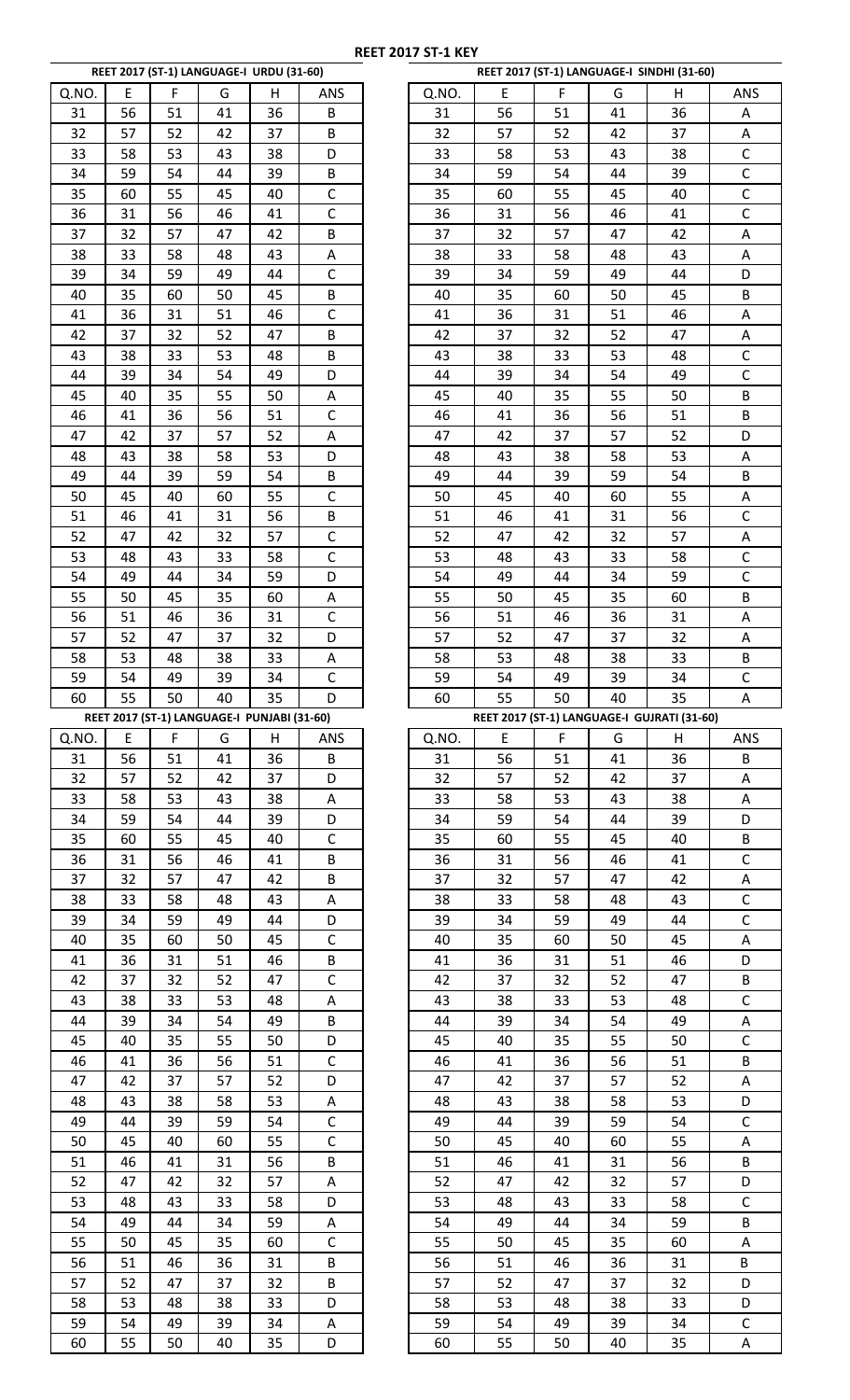|          |          |          | REET 2017 (ST-1) LANGUAGE-II HINDI (61-90)    |          |              |
|----------|----------|----------|-----------------------------------------------|----------|--------------|
|          |          |          |                                               |          |              |
| Q.NO.    | E        | F        | G                                             | Н        | <b>ANS</b>   |
| 61       | 86       | 81       | 71                                            | 61       | D            |
| 62       | 87       | 82       | 72                                            | 62       | B            |
| 63       | 88       | 83       | 73                                            | 63       | D            |
| 64       | 89       | 84       | 74                                            | 64       | D            |
| 65       | 90       | 85       | 75                                            | 65       | С            |
| 66       | 61       | 86       | 76                                            | 66       | Ċ            |
|          |          |          | 77                                            |          |              |
| 67       | 62       | 87       |                                               | 67       | A            |
| 68       | 63       | 88       | 78                                            | 68       | A            |
| 69       | 64       | 89       | 79                                            | 69       | B            |
| 70       | 65       | 90       | 80                                            | 70       | D            |
| 71       | 66       | 61       | 81                                            | 71       | C            |
| 72       | 67       | 62       | 82                                            | 72       | B            |
| 73       | 68       | 63       | 83                                            | 73       | D            |
| 74       | 69       | 64       | 84                                            | 74       | D            |
|          |          |          |                                               |          |              |
| 75       | 70       | 65       | 85                                            | 75       | B            |
| 76       | 71       | 66       | 86                                            | 76       | Α            |
| 77       | 72       | 67       | 87                                            | 77       | D            |
| 78       | 73       | 68       | 88                                            | 78       | B            |
| 79       | 74       | 69       | 89                                            | 79       | C            |
| 80       | 75       | 70       | 90                                            | 80       | D            |
| 81       | 76       | 71       | 61                                            | 81       | Α            |
|          |          |          |                                               |          |              |
| 82       | 77       | 72       | 62                                            | 82       | B            |
| 83       | 78       | 73       | 63                                            | 83       | C            |
| 84       | 79       | 74       | 64                                            | 84       | B            |
| 85       | 80       | 75       | 65                                            | 85       | A            |
| 86       | 81       | 76       | 66                                            | 86       | D            |
| 87       | 82       | 77       | 67                                            | 87       | A            |
| 88       | 83       | 78       | 68                                            | 88       | B            |
| 89       | 84       | 79       | 69                                            | 89       | C            |
|          | 85       | 80       | 70                                            | 90       |              |
| 90       |          |          |                                               |          | Α            |
|          |          |          |                                               |          |              |
|          |          |          | REET 2017 (ST-1) LANGUAGE-II SANSKRIT (61-90) |          |              |
| Q.NO.    | E        | F        | G                                             | Η        | ANS          |
| 61       | 86       | 81       | 71                                            | 61       | В            |
| 62       | 87       | 82       | 72                                            | 62       | A            |
| 63       | 88       | 83       | 73                                            | 63       | Ċ            |
| 64       | 89       | 84       | 74                                            | 64       | B            |
|          |          |          |                                               |          |              |
| 65       | 90       | 85       | 75                                            | 65       | C            |
| 66       | 61       | 86       | 76                                            | 66       | D            |
| 67       | 62       | 87       | 77                                            | 67       | B            |
| 68       | 63       | 88       | 78                                            | 68       | C            |
| 69       | 64       | 89       | 79                                            | 69       | A            |
| 70       | 65       | 90       | 80                                            | 70       | B            |
| 71       | 66       | 61       | 81                                            | 71       | С            |
| 72       | 67       | 62       | 82                                            | 72       | C            |
| 73       |          |          |                                               | 73       | A            |
|          | 68       | 63       | 83                                            |          |              |
| 74       | 69       | 64       | 84                                            | 74       | B            |
| 75       | 70       | 65       | 85                                            | 75       | $\mathsf{C}$ |
| 76       | 71       | 66       | 86                                            | 76       | D            |
| 77       | 72       | 67       | 87                                            | 77       | А            |
| 78       | 73       | 68       | 88                                            | 78       | B            |
| 79       | 74       | 69       | 89                                            | 79       | C            |
| 80       | 75       | 70       | 90                                            | 80       | Α            |
|          |          |          |                                               |          |              |
| 81       | 76       | 71       | 61                                            | 81       | D            |
| 82       | 77       | 72       | 62                                            | 82       | B            |
| 83       | 78       | 73       | 63                                            | 83       | C            |
| 84       | 79       | 74       | 64                                            | 84       | Α            |
| 85       | 80       | 75       | 65                                            | 85       | D            |
| 86       | 81       | 76       | 66                                            | 86       | D            |
| 87       | 82       | 77       | 67                                            | 87       | B            |
|          |          |          |                                               |          |              |
| 88       | 83       | 78       | 68                                            | 88       | Α            |
| 89<br>90 | 84<br>85 | 79<br>80 | 69<br>70                                      | 89<br>90 | D<br>B       |

|          |          |          | REET 2017 (ST-1) LANGUAGE-II HINDI (61-90)    |          |                             |          |          |          |          | REET 2017 (ST-1) LANGUAGE-II ENGLISH (61-90) |                   |
|----------|----------|----------|-----------------------------------------------|----------|-----------------------------|----------|----------|----------|----------|----------------------------------------------|-------------------|
| Q.NO.    | E        | F        | G                                             | Н        | ANS                         | Q.NO.    | E        | F        | G        | H                                            | ANS               |
| 61       | 86       | 81       | 71                                            | 61       | D                           | 61       | 86       | 81       | 71       | 61                                           | Α                 |
| 62       | 87       | 82       | 72                                            | 62       | B                           | 62       | 87       | 82       | 72       | 62                                           | B                 |
| 63       | 88       | 83       | 73                                            | 63       | D                           | 63       | 88       | 83       | 73       | 63                                           | A                 |
| 64       | 89       | 84       | 74                                            | 64       | D                           | 64       | 89       | 84       | 74       | 64                                           | D                 |
| 65       | 90       | 85       | 75                                            | 65       | $\mathsf C$                 | 65       | 90       | 85       | 75       | 65                                           | B                 |
| 66       | 61       | 86       | 76                                            | 66       | $\mathsf C$                 | 66       | 61       | 86       | 76       | 66                                           | $\mathsf{C}$      |
| 67       | 62       | 87       | 77                                            | 67       | А                           | 67       | 62       | 87       | 77       | 67                                           | Α                 |
| 68       | 63       | 88       | 78                                            | 68       | A                           | 68       | 63       | 88       | 78       | 68                                           | B                 |
| 69       | 64       | 89       | 79                                            | 69       | B                           | 69       | 64       | 89       | 79       | 69                                           | B                 |
| 70       | 65       | 90       | 80                                            | 70       | D                           | 70       | 65       | 90       | 80       | 70                                           | B                 |
| 71       | 66       | 61       | 81                                            | 71       | $\mathsf C$                 | 71       | 66       | 61       | 81       | 71                                           | $\mathsf{C}$      |
| 72       | 67       | 62       | 82                                            | 72       | B                           | 72       | 67       | 62       | 82       | 72                                           | B                 |
| 73       | 68       | 63       | 83                                            | 73       | D                           | 73       | 68       | 63       | 83       | 73                                           | B                 |
| 74       | 69       | 64       | 84                                            | 74       | D                           | 74       | 69       | 64       | 84       | 74                                           | D                 |
| 75       | 70       | 65       | 85                                            | 75       | B                           | 75       | 70       | 65       | 85       | 75                                           | $\mathsf{C}$      |
| 76       | 71       | 66       | 86                                            | 76       | А                           | 76       | 71       | 66       | 86       | 76                                           | $\mathsf{C}$      |
| 77       | 72       | 67       | 87                                            | 77       | D                           | 77       | 72       | 67       | 87       | 77                                           | $\ast$            |
| 78       | 73       | 68       | 88                                            | 78       | B                           | 78       | 73       | 68       | 88       | 78                                           | D                 |
| 79       | 74       | 69       | 89                                            | 79       | $\mathsf C$                 | 79       | 74       | 69       | 89       | 79                                           | Α                 |
| 80       | 75       | 70       | 90                                            | 80       | D                           | 80       | 75       | 70       | 90       | 80                                           | D                 |
| 81       | 76       | 71       | 61                                            | 81       | А                           | 81       | 76       | 71       | 61       | 81                                           | D                 |
| 82       | 77       | 72       | 62                                            | 82       | B                           | 82       | 77       | 72       | 62       | 82                                           | $\mathsf{C}$      |
| 83       | 78       | 73       | 63                                            | 83       | $\mathsf C$                 | 83       | 78       | 73       | 63       | 83                                           | D                 |
| 84       | 79       | 74       | 64                                            | 84       | B                           | 84       | 79       | 74       | 64       | 84                                           | B                 |
| 85       | 80       | 75       | 65                                            | 85       | А                           | 85       | 80       | 75       | 65       | 85                                           | Α                 |
| 86       | 81       | 76       | 66                                            | 86       | D                           | 86       | 81       | 76       | 66       | 86                                           | D                 |
| 87       | 82       | 77       | 67                                            | 87       | А                           | 87       | 82       | 77       | 67       | 87                                           | D                 |
| 88       | 83       | 78       | 68                                            | 88       | B                           | 88       | 83       | 78       | 68       | 88                                           | D                 |
| 89       | 84       | 79       | 69                                            | 89       | $\mathsf{C}$                | 89       | 84       | 79       | 69       | 89                                           | B                 |
| 90       | 85       | 80       | 70                                            | 90       | Α                           | 90       | 85       | 80       | 70       | 90                                           | Α                 |
|          |          |          |                                               |          |                             |          |          |          |          |                                              |                   |
|          |          |          |                                               |          |                             |          |          |          |          |                                              |                   |
|          |          |          | REET 2017 (ST-1) LANGUAGE-II SANSKRIT (61-90) |          |                             |          |          | F        |          | REET 2017 (ST-1) LANGUAGE-II URDU (61-90)    |                   |
| Q.NO.    | E<br>86  | F        | G<br>71                                       | н        | <b>ANS</b>                  | Q.NO.    | E        |          | G        | н                                            | ANS               |
| 61       |          | 81       |                                               | 61       | B                           | 61       | 86       | 81       | 71       | 61                                           | A                 |
| 62       | 87       | 82       | 72                                            | 62       | А                           | 62       | 87       | 82       | 72       | 62                                           | $\mathsf{C}$      |
| 63       | 88<br>89 | 83<br>84 | 73<br>74                                      | 63       | $\mathsf C$                 | 63       | 88       | 83       | 73       | 63                                           | D                 |
| 64       |          |          |                                               | 64       | B                           | 64       | 89       | 84       | 74       | 64                                           | A                 |
| 65       | 90       | 85       | 75                                            | 65       | $\mathsf C$                 | 65       | 90       | 85       | 75       | 65                                           | $\mathsf{C}$      |
| 66       | 61       | 86       | 76                                            | 66       | D                           | 66       | 61       | 86       | 76       | 66                                           | $\mathsf{C}$      |
| 67       | 62       | 87       | 77                                            | 67       | B                           | 67       | 62       | 87       | 77       | 67                                           | B                 |
| 68       | 63       | 88       | 78                                            | 68       | $\mathsf C$                 | 68       | 63       | 88       | 78       | 68                                           | D                 |
| 69       | 64       | 89       | 79                                            | 69       | А                           | 69       | 64       | 89       | 79       | 69                                           | $\mathsf{C}$      |
| 70       | 65       | 90       | 80                                            | 70       | B                           | 70       | 65       | 90       | 80       | 70                                           | B                 |
| 71<br>72 | 66<br>67 | 61<br>62 | 81<br>82                                      | 71<br>72 | $\mathsf{C}$<br>$\mathsf C$ | 71<br>72 | 66<br>67 | 61<br>62 | 81<br>82 | 71<br>72                                     | A<br>B            |
|          |          |          |                                               |          |                             |          |          |          |          |                                              |                   |
| 73       | 68<br>69 | 63<br>64 | 83<br>84                                      | 73<br>74 | A                           | 73<br>74 | 68<br>69 | 63<br>64 | 83<br>84 | 73<br>74                                     | D                 |
| 74       |          |          |                                               |          | B                           |          |          |          |          |                                              | $\mathsf{C}$<br>D |
| 75       | 70       | 65       | 85                                            | 75       | $\mathsf C$                 | 75       | 70       | 65       | 85       | 75                                           |                   |
| 76       | 71       | 66       | 86                                            | 76       | D                           | 76       | 71       | 66       | 86       | 76                                           | B                 |
| 77       | 72       | 67       | 87                                            | 77       | Α                           | 77       | 72       | 67       | 87       | 77                                           | C                 |
| 78<br>79 | 73<br>74 | 68<br>69 | 88<br>89                                      | 78<br>79 | B<br>$\mathsf C$            | 78<br>79 | 73<br>74 | 68<br>69 | 88<br>89 | 78<br>79                                     | $\mathsf{C}$<br>Α |
| 80       | 75       | 70       | 90                                            | 80       |                             | 80       | 75       | 70       | 90       | 80                                           | $\mathsf{C}$      |
|          | 76       | 71       | 61                                            | 81       | А<br>D                      | 81       |          |          |          |                                              | B                 |
| 81       |          |          |                                               |          |                             |          | 76       | 71       | 61       | 81                                           |                   |
| 82       | 77<br>78 | 72       | 62<br>63                                      | 82       | B                           | 82       | 77       | 72       | 62       | 82                                           | C                 |
| 83       |          | 73       |                                               | 83       | $\mathsf{C}$                | 83       | 78       | 73       | 63       | 83                                           | D                 |
| 84       | 79       | 74       | 64                                            | 84       | А                           | 84       | 79       | 74       | 64       | 84                                           | B                 |
| 85       | 80       | 75       | 65                                            | 85       | D                           | 85       | 80       | 75       | 65       | 85                                           | Α                 |
| 86       | 81       | 76       | 66                                            | 86       | D                           | 86       | 81       | 76       | 66       | 86                                           | D                 |
| 87       | 82       | 77       | 67                                            | 87       | B                           | 87       | 82       | 77       | 67       | 87                                           | Α                 |
| 88       | 83       | 78       | 68                                            | 88       | А                           | 88       | 83       | 78       | 68       | 88                                           | $\mathsf{C}$      |
| 89<br>90 | 84<br>85 | 79<br>80 | 69<br>70                                      | 89<br>90 | D<br>B                      | 89<br>90 | 84<br>85 | 79<br>80 | 69<br>70 | 89<br>90                                     | D<br>$\mathsf{C}$ |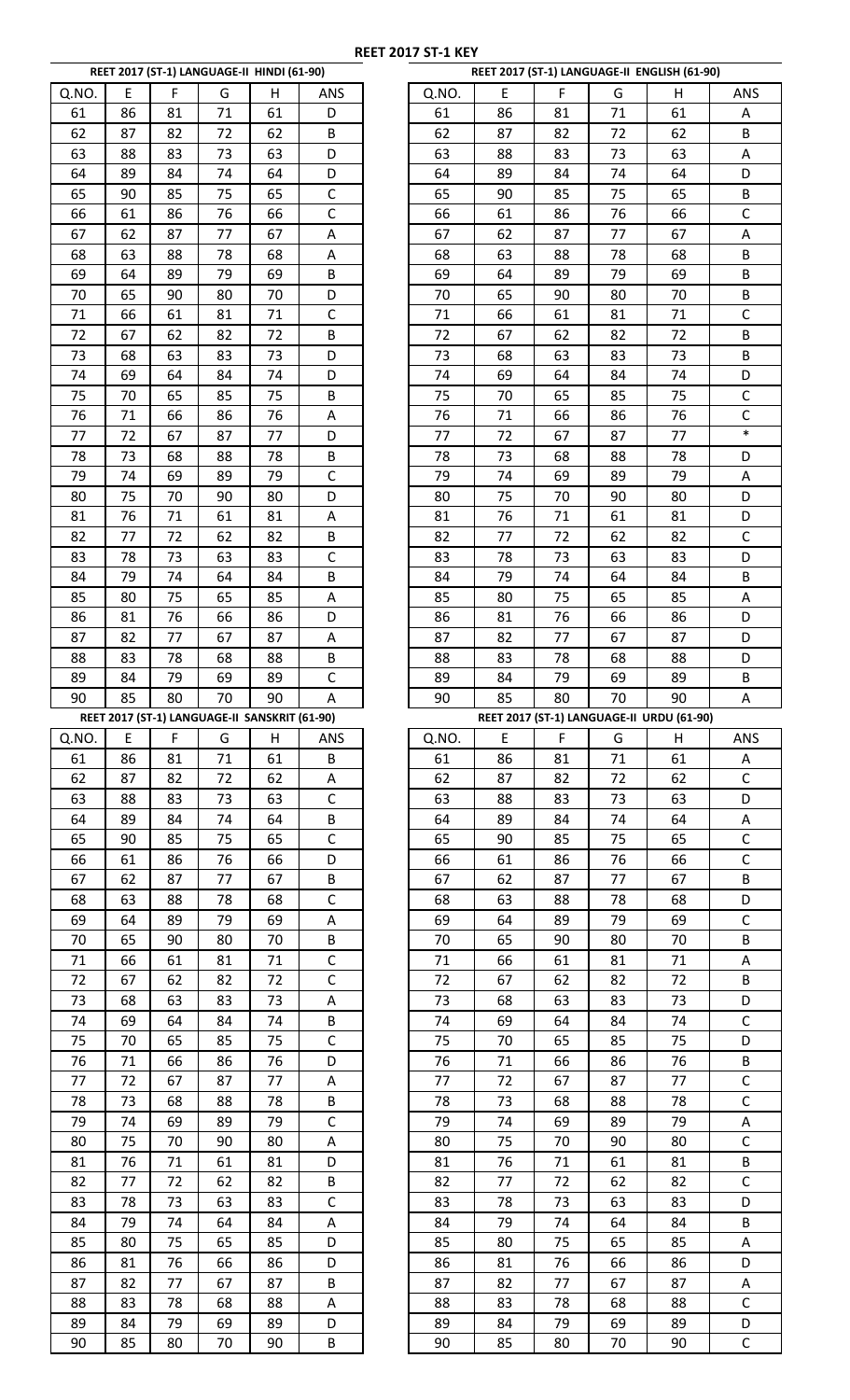|       |    |    | REET 2017 (ST-1) LANGUAGE-II SINDHI (61-90)  |    |     |
|-------|----|----|----------------------------------------------|----|-----|
| Q.NO. | E  | F  | G                                            | Н  | ANS |
| 61    | 86 | 81 | 71                                           | 61 | C   |
| 62    | 87 | 82 | 72                                           | 62 | B   |
| 63    | 88 | 83 | 73                                           | 63 | D   |
| 64    | 89 | 84 | 74                                           | 64 | B   |
|       |    |    | 75                                           | 65 | Α   |
| 65    | 90 | 85 |                                              |    |     |
| 66    | 61 | 86 | 76                                           | 66 | Α   |
| 67    | 62 | 87 | 77                                           | 67 | B   |
| 68    | 63 | 88 | 78                                           | 68 | C   |
| 69    | 64 | 89 | 79                                           | 69 | Α   |
| 70    | 65 | 90 | 80                                           | 70 | D   |
|       |    |    |                                              |    |     |
| 71    | 66 | 61 | 81                                           | 71 | B   |
| 72    | 67 | 62 | 82                                           | 72 | Α   |
| 73    | 68 | 63 | 83                                           | 73 | B   |
| 74    | 69 | 64 | 84                                           | 74 | А   |
| 75    | 70 | 65 | 85                                           | 75 | D   |
| 76    | 71 | 66 | 86                                           | 76 | D   |
| 77    | 72 | 67 | 87                                           | 77 |     |
|       |    |    |                                              |    | B   |
| 78    | 73 | 68 | 88                                           | 78 | Α   |
| 79    | 74 | 69 | 89                                           | 79 | В   |
| 80    | 75 | 70 | 90                                           | 80 | B   |
| 81    | 76 | 71 | 61                                           | 81 | C   |
| 82    | 77 | 72 | 62                                           | 82 | А   |
| 83    | 78 | 73 | 63                                           | 83 | Α   |
|       |    |    |                                              |    |     |
| 84    | 79 | 74 | 64                                           | 84 | Α   |
| 85    | 80 | 75 | 65                                           | 85 | B   |
| 86    | 81 | 76 | 66                                           | 86 | А   |
| 87    | 82 | 77 | 67                                           | 87 | B   |
| 88    | 83 | 78 | 68                                           | 88 | Α   |
| 89    | 84 | 79 | 69                                           | 89 | B   |
|       |    |    |                                              |    |     |
| 90    | 85 | 80 | 70                                           | 90 | A   |
|       |    |    |                                              |    |     |
|       |    |    | REET 2017 (ST-1) LANGUAGE-II GUJRATI (61-90) |    |     |
| Q.NO. | E  | F  | G                                            | Н  | ANS |
| 61    | 86 | 81 | 71                                           | 61 | В   |
|       |    |    |                                              |    |     |
| 62    | 87 | 82 | 72                                           | 62 | D   |
| 63    | 88 | 83 | 73                                           | 63 | B   |
| 64    | 89 | 84 | 74                                           | 64 | C   |
| 65    | 90 | 85 | 75                                           | 65 | Α   |
| 66    | 61 | 86 | 76                                           | 66 | C   |
| 67    | 62 | 87 | 77                                           | 67 | B   |
| 68    | 63 | 88 | 78                                           | 68 | D   |
| 69    | 64 | 89 | 79                                           | 69 | B   |
|       |    |    |                                              |    |     |
| 70    | 65 | 90 | 80                                           | 70 | Α   |
| 71    | 66 | 61 | 81                                           | 71 | D   |
| 72    | 67 | 62 | 82                                           | 72 | Α   |
| 73    | 68 | 63 | 83                                           | 73 | C   |
| 74    | 69 | 64 | 84                                           | 74 | B   |
| 75    | 70 | 65 | 85                                           | 75 | Α   |
| 76    | 71 | 66 | 86                                           | 76 | C   |
|       |    |    |                                              |    |     |
| 77    | 72 | 67 | 87                                           | 77 | D   |
| 78    | 73 | 68 | 88                                           | 78 | B   |
| 79    | 74 | 69 | 89                                           | 79 | Α   |
| 80    | 75 | 70 | 90                                           | 80 | Α   |
| 81    | 76 | 71 | 61                                           | 81 | C   |
| 82    | 77 | 72 | 62                                           | 82 | B   |
| 83    | 78 | 73 | 63                                           | 83 | B   |
|       |    |    |                                              |    |     |
| 84    | 79 | 74 | 64                                           | 84 | A   |
| 85    | 80 | 75 | 65                                           | 85 | D   |
| 86    | 81 | 76 | 66                                           | 86 | B   |
| 87    | 82 | 77 | 67                                           | 87 | Α   |
| 88    | 83 | 78 | 68                                           | 88 | C   |
| 89    | 84 | 79 | 69                                           | 89 | С   |
| 90    | 85 | 80 | 70                                           | 90 | D   |

|             |          |          | REET 2017 (ST-1) LANGUAGE-II SINDHI (61-90)  |          |                  |            |            |          |           | REET 2017 (ST-1) LANGUAGE-II PUNJABI (61-90) |                             |
|-------------|----------|----------|----------------------------------------------|----------|------------------|------------|------------|----------|-----------|----------------------------------------------|-----------------------------|
| Q.NO.       | E        | F        | G                                            | H        | ANS              | Q.NO.      | E          | F        | G         | H                                            | ANS                         |
| 61          | 86       | 81       | 71                                           | 61       | C                | 61         | 86         | 81       | 71        | 61                                           | $\mathsf{C}$                |
| 62          | 87       | 82       | 72                                           | 62       | B                | 62         | 87         | 82       | 72        | 62                                           | D                           |
| 63          | 88       | 83       | 73                                           | 63       | D                | 63         | 88         | 83       | 73        | 63                                           | Α                           |
| 64          | 89       | 84       | 74                                           | 64       | B                | 64         | 89         | 84       | 74        | 64                                           | Α                           |
| 65          | 90       | 85       | 75                                           | 65       | А                | 65         | 90         | 85       | 75        | 65                                           | D                           |
| 66          | 61       | 86       | 76                                           | 66       | А                | 66         | 61         | 86       | 76        | 66                                           | $\mathsf C$                 |
| 67          | 62       | 87       | 77                                           | 67       | B                | 67         | 62         | 87       | 77        | 67                                           | $\mathsf{C}$                |
| 68          | 63       | 88       | 78                                           | 68       | $\mathsf C$      | 68         | 63         | 88       | 78        | 68                                           | D                           |
| 69          | 64       | 89       | 79                                           | 69       | Α                | 69         | 64         | 89       | 79        | 69                                           | B                           |
| 70          | 65       | 90       | 80                                           | 70       | D                | 70         | 65         | 90       | 80        | 70                                           | Α                           |
| 71          | 66       | 61       | 81                                           | 71       | B                | 71         | 66         | 61       | 81        | 71                                           | Α                           |
| 72          | 67       | 62       | 82                                           | 72       | A                | 72         | 67         | 62       | 82        | 72                                           | B                           |
| 73          | 68       | 63       | 83                                           | 73       | B                | 73         | 68         | 63       | 83        | 73                                           | D                           |
| 74          | 69       | 64       | 84                                           | 74       | A                | 74         | 69         | 64       | 84        | 74                                           | $\mathsf C$                 |
| 75          | 70       | 65       | 85                                           | 75       | D                | 75         | 70         | 65       | 85        | 75                                           | $\mathsf{C}$                |
| 76          | 71       | 66       | 86                                           | 76       | D                | 76         | 71         | 66       | 86        | 76                                           | Α                           |
| 77          | 72       | 67       | 87                                           | 77       | B                | 77         | 72         | 67       | 87        | 77                                           | D                           |
| 78          | 73       | 68       | 88                                           | 78       | А                | 78         | 73         | 68       | 88        | 78                                           | B                           |
| 79          | 74       | 69       | 89                                           | 79       | B                | 79         | 74         | 69       | 89        | 79                                           | $\mathsf{C}$                |
| 80          | 75       | 70       | 90                                           | 80       | B                | 80         | 75         | 70       | 90        | 80                                           | Α                           |
| 81          | 76       | 71       | 61                                           | 81       | $\mathsf C$      | 81         | 76         | 71       | 61        | 81                                           | $\mathsf C$                 |
| 82          | 77       | 72       | 62                                           | 82       | A                | 82         | 77         | 72       | 62        | 82                                           | D                           |
| 83          | 78       | 73       | 63                                           | 83       | А                | 83         | 78         | 73       | 63        | 83                                           | B                           |
| 84          | 79       | 74       | 64                                           | 84       | А                | 84         | 79         | 74       | 64        | 84                                           | $\mathsf C$                 |
| 85          | 80       | 75       | 65                                           | 85       | B                | 85         | 80         | 75       | 65        | 85                                           | A                           |
| 86          | 81       | 76       | 66                                           | 86       | A                | 86         | 81         | 76       | 66        | 86                                           | D                           |
| 87          | 82       | 77       | 67                                           | 87       | B                | 87         | 82         | 77       | 67        | 87                                           | B                           |
| 88          | 83       | 78       | 68                                           | 88       | А                | 88         | 83         | 78       | 68        | 88                                           | D                           |
| 89          | 84       | 79       | 69                                           | 89       | B                | 89         | 84         | 79       | 69        | 89                                           | $\mathsf C$                 |
| 90          | 85       | 80       | 70                                           | 90       | Α                | 90         | 85         | 80       | 70        | 90                                           | D                           |
|             |          |          |                                              |          |                  |            |            |          |           |                                              |                             |
|             |          |          | REET 2017 (ST-1) LANGUAGE-II GUJRATI (61-90) |          |                  |            |            |          |           | REET 2017 (ST-1) COMMON MATHEMATICS (91-120) |                             |
|             | E        | F        | G                                            | H        | ANS              | Q.NO.      | E          | F        | G         | н                                            | ANS                         |
| 61          | 86       | 81       | 71                                           | 61       | B                | 91         | 117        | 108      | 101       | 96                                           | B                           |
| Q.NO.<br>62 | 87       | 82       | 72                                           | 62       | D                | 92         | 116        | 109      | 100       | 97                                           | $\mathsf{C}$                |
| 63          | 88       | 83       | 73                                           | 63       | B                | 93         | 120        | 111      | 102       | 100                                          | $\mathsf C$                 |
| 64          | 89       | 84       | 74                                           | 64       | $\mathsf C$      | 94         | 118        | 112      | 103       | 98                                           | A                           |
| 65          | 90       | 85       | 75                                           | 65       | А                | 95         | 119        | 110      | 104       | 99                                           | $\mathsf{C}$                |
| 66          | 61       | 86       | 76                                           | 66       | $\mathsf C$      | 96         | 94         | 115      | 106       | 101                                          | B                           |
| 67          | 62       | 87       | 77                                           | 67       | B                | 97         | 91         | 116      | 107       | 102                                          | B                           |
| 68          | 63       | 88       | 78                                           | 68       | D                | 98         | 92         | 113      | 108       | 103                                          | B                           |
| 69          | 64       | 89       | 79                                           | 69       | B                | 99         | 93         | 114      | 105       | 104                                          | $\mathsf{C}$                |
| 70          | 65       | 90       | 80                                           | 70       | А                | 100        | 96         | 117      | 110       | 105                                          | A                           |
| 71          | 66       | 61       | 81                                           | 71       | D                | 101        | 95         | 118      | 109       | 106                                          | B                           |
| 72          | 67       | 62       | 82                                           | 72       | А                | 102        | 98         | 119      | 112       | 107                                          | A                           |
| 73          | 68       | 63       | 83                                           | 73       | $\mathsf C$      | 103        | 97         | 120      | 111       | 108                                          | $\mathsf C$                 |
| 74          | 69       | 64       | 84                                           | 74       | B                | 104        | 101        | 92       | 113       | 111                                          | $\mathsf{C}$                |
| 75          | 70       | 65       | 85                                           | 75       | A                | 105        | 99         | 93       | 114       | 109                                          | B                           |
| 76          | 71       | 66       | 86                                           | 76       | $\mathsf{C}$     | 106        | 100        | 91       | 115       | 110                                          | B                           |
| 77          | 72       | 67       | 87                                           | 77       | D                | 107        | 104        | 95       | 116       | 114                                          | D                           |
| 78          | 73       | 68       | 88                                           | 78       | B                | 108        | 102        | 96       | 117       | 112                                          | A<br>$\ast$                 |
| 79          | 74       | 69       | 89                                           | 79       | А                | 109        | 103        | 94       | 118       | 113                                          |                             |
| 80          | 75<br>76 | 70<br>71 | 90                                           | 80<br>81 | А                | 110        | 106        | 97       | 120       | 115                                          | $\mathsf C$<br>$\mathsf{C}$ |
| 81<br>82    | 77       | 72       | 61<br>62                                     | 82       | $\mathsf C$<br>B | 111<br>112 | 105<br>108 | 98<br>99 | 119<br>92 | 116<br>117                                   | Α                           |
| 83          | 78       | 73       | 63                                           | 83       | B                | 113        | 107        | 100      | 91        |                                              | $\mathsf{C}$                |
| 84          | 79       | 74       | 64                                           | 84       | А                | 114        | 110        | 101      | 94        | 118<br>119                                   | D                           |
| 85          | 80       | 75       | 65                                           | 85       | D                | 115        | 109        | 102      | 93        | 120                                          | A                           |
| 86          | 81       | 76       | 66                                           | 86       | B                | 116        | 112        | 103      | 96        | 91                                           | $\mathsf C$                 |
| 87          | 82       | 77       | 67                                           | 87       | A                | 117        | 111        | 104      | 95        | 92                                           | B                           |
| 88          | 83       | 78       | 68                                           | 88       | $\mathsf{C}$     | 118        | 115        | 106      | 97        | 95                                           | D                           |
| 89          | 84       | 79       | 69                                           | 89       | $\mathsf C$      | 119        | 113        | 107      | 98        | 93                                           | D                           |